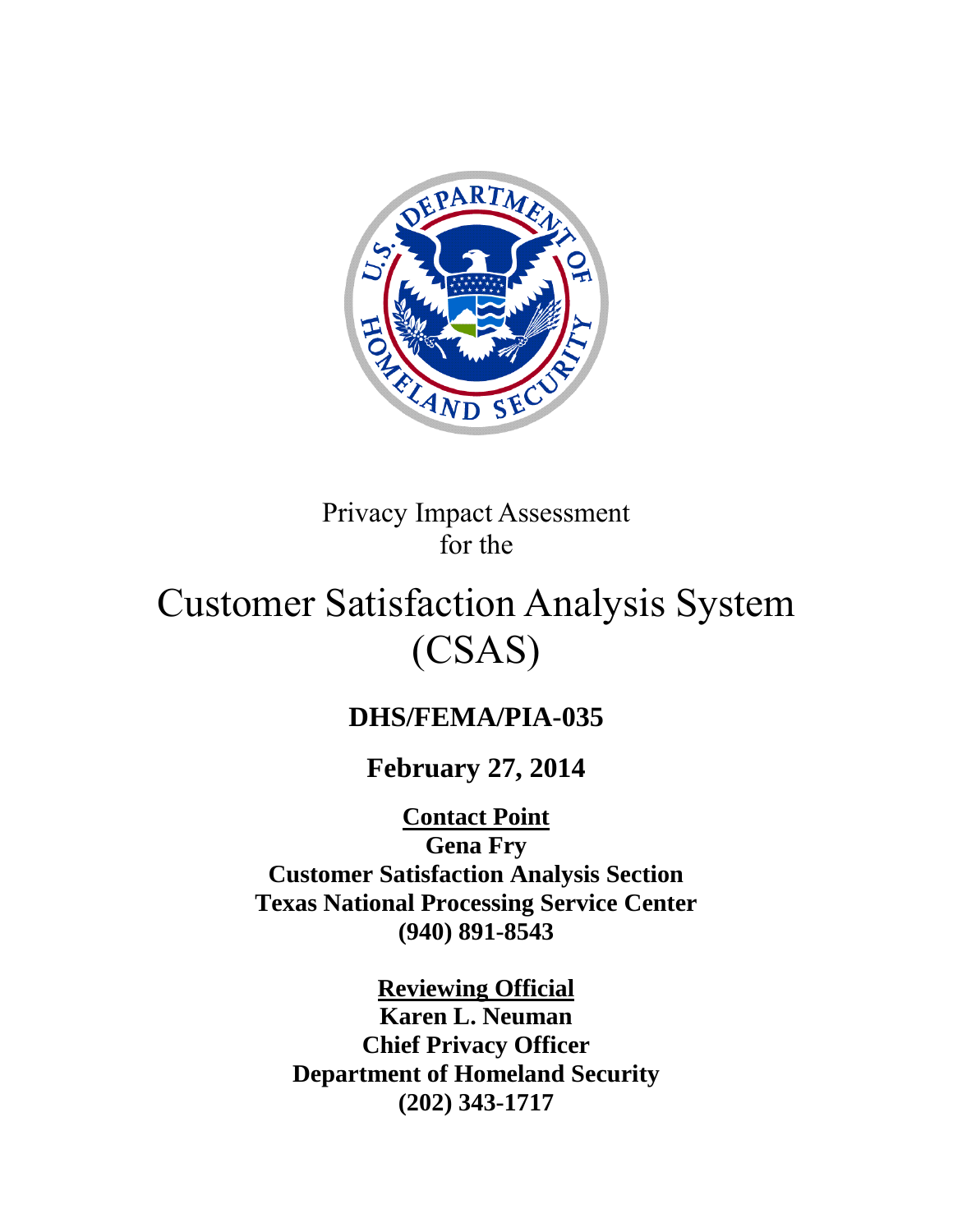

# **Abstract**

The Federal Emergency Management Agency (FEMA) Recovery Directorate, Customer Satisfaction Analysis (CSA) Section owns and administers the Customer Satisfaction Analysis System (CSAS). CSAS collects, stores, and reports on responses received through surveys, questionnaires, focus groups, and/or one-on-one interviews designed to assess customer satisfaction and improving FEMA services. FEMA is conducting this PIA because CSAS stores personally identifiable information (PII) from FEMA employees and members of the public in order to conduct CSA's customer service satisfaction assessments.

### **Overview**

FEMA's Recovery Directorate, Customer Satisfaction Analysis (CSA) Section ensures that internal and external customer's views are represented in improving disaster recovery services. CSA measures customer (e.g., individual assistance and public assistance applicants and FEMA employees) opinions in order to improve and enhance FEMA's performance consistent with FEMA's all-hazards response mission under the Robert T. Stafford Act (Stafford Act)<sup>1</sup> and the Sandy Recovery Improvement Act (SRIA) of 2013,<sup>2</sup> and as required by the Government Performance and Results Act (GPRA),<sup>3</sup> the Government Performance and Results Modernization Act of  $2010$ ;<sup>4</sup> and relevant Executive Orders including: Executive Order No. 12862, "Setting Customer Service Standards";<sup>5</sup> Executive Order No. 13571, "Streamlining Service Delivery and Improving Customer Service";<sup>6</sup> and Executive Order No. 13411, "Improving Assistance for Disaster Victims".<sup>7</sup>

The CSA Section solicits feedback from FEMA employees, contractors, and members of the public regarding their satisfaction with FEMA services. FEMA uses questionnaires, focus groups, and interviews to measure satisfaction with services, procedures, and systems, and to obtain suggestions for improvement. The CSA Section analyzes the information and provides reports to the appropriate component to improve customer service, level of assistance, and speed of recovery.

The Customer Satisfaction Analysis System (CSAS) is the IT solution that FEMA uses to collect and store customer satisfaction information and produce reports of FEMA customer service assessments. CSAS consists of integrated software and technology that facilitates data

<sup>&</sup>lt;sup>1</sup> P.L. 93-288, as amended: [\(http://www.fema.gov/media-library-data/1383153669955-](http://www.fema.gov/media-library-data/1383153669955-21f970b19e8eaa67087b7da9f4af706e/stafford_act_booklet_042213_508e.pdf)

[<sup>21</sup>f970b19e8eaa67087b7da9f4af706e/stafford\\_act\\_booklet\\_042213\\_508e.pdf\)](http://www.fema.gov/media-library-data/1383153669955-21f970b19e8eaa67087b7da9f4af706e/stafford_act_booklet_042213_508e.pdf)

<sup>&</sup>lt;sup>2</sup> P.L. No. 113-2 [\(https://www.fema.gov/about-agency/sandy-recovery-improvement-act-201](https://www.fema.gov/about-agency/sandy-recovery-improvement-act-201)

<sup>3</sup> [http://www.whitehouse.gov/omb/mgmt-gpra/index-gpra\)](http://www.whitehouse.gov/omb/mgmt-gpra/index-gpra)

<sup>&</sup>lt;sup>4</sup> P.L. No. 111-352 [\(http://www.gpo.gov/fdsys/pkg/PLAW-111publ352/html/PLAW-111publ352.htm\)](http://www.gpo.gov/fdsys/pkg/PLAW-111publ352/html/PLAW-111publ352.htm)

<sup>&</sup>lt;sup>5</sup> September 11, 1993, [\(http://www.archives.gov/federal-register/executive-orders/pdf/12862.pdf\)](http://www.archives.gov/federal-register/executive-orders/pdf/12862.pdf)

<sup>6</sup>April 27, 2011, [\(http://www.whitehouse.gov/the-press-office/2011/04/27/executive-order-streamlining-service](http://www.whitehouse.gov/the-press-office/2011/04/27/executive-order-streamlining-service-delivery-and-improving-customer-ser)[delivery-and-improving-customer-ser\)](http://www.whitehouse.gov/the-press-office/2011/04/27/executive-order-streamlining-service-delivery-and-improving-customer-ser)

<sup>7</sup> August 29, 2006, [\(http://www.gpo.gov/fdsys/pkg/WCPD-2006-09-04/pdf/WCPD-2006-09-04-Pg1527.pdf\)](http://www.gpo.gov/fdsys/pkg/WCPD-2006-09-04/pdf/WCPD-2006-09-04-Pg1527.pdf)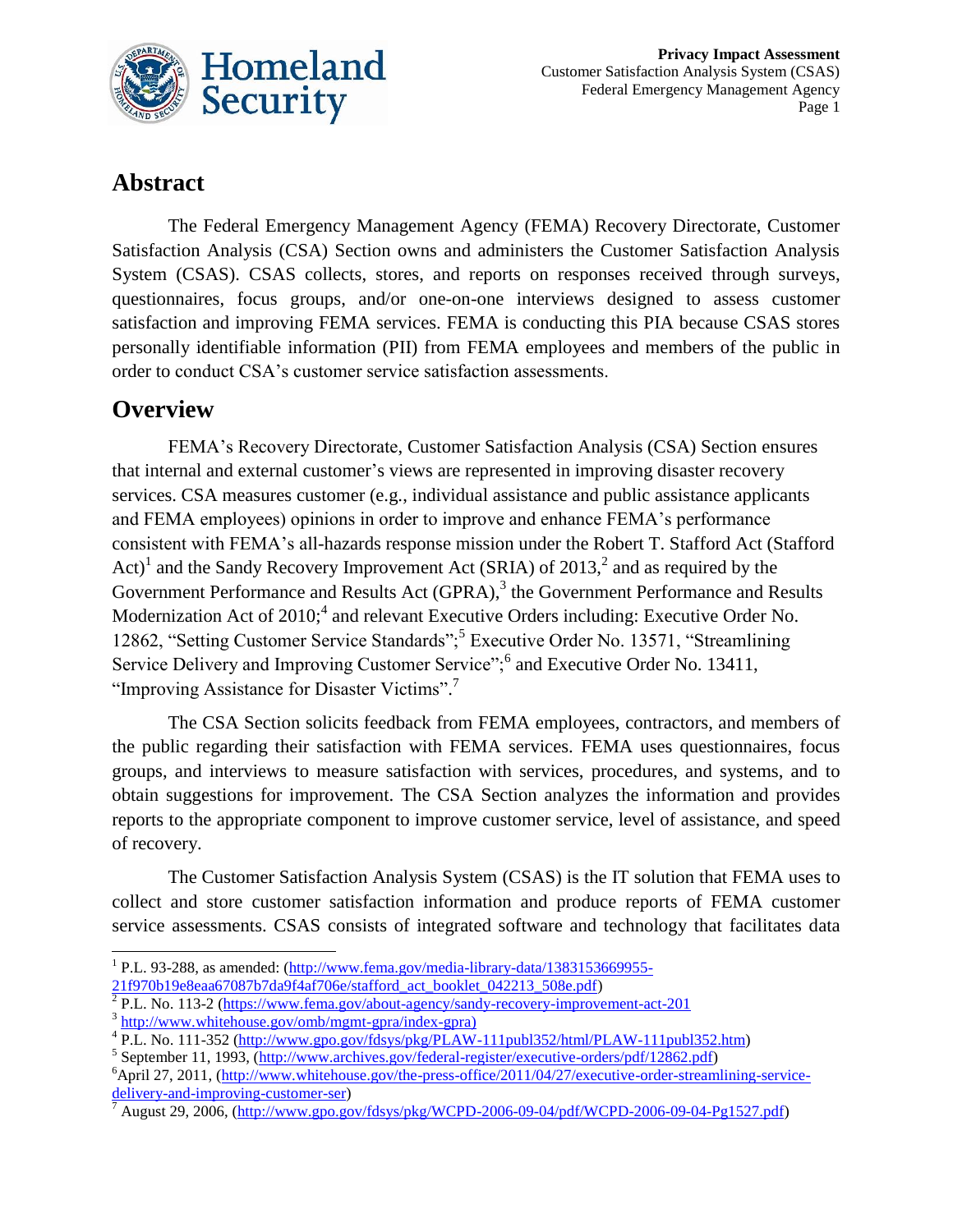

collection, storage, and reporting. This system includes graphical design for the development of questionnaires, contact list management, random sampling of survey participants, exclusion of records based on do-not-call requests or prior participation, display of the available CSAS  $record<sup>8</sup>$  for a telephone interview, distribution of electronic surveys, and storage of responses received during telephone interviews or electronically submitted by respondents. CSAS also includes the ability to generate administrative reports that comply with generally accepted survey methodology to measure: response rates, call length, number of attempts, number of completions, non-response types, and tabulation of responses. The system design and functionality allows FEMA to execute multiple surveys concurrently, using consistent standards across studies. Questions may be different, but the general collection process and lifecycle is much the same. CSAS is capable of administering multiple types of studies including telephone interviews, electronic questionnaires (distributed by email with a link allowing online completion by the respondent), mixed-mode questionnaires (start as a telephone contact but offer respondents the option to receive and complete the questionnaire online or by paper), or focus groups.

#### *A Typical CSAS Transaction – Individuals and Households Program (IHP) Survey*

FEMA's Enterprise Data Warehouse  $(EDW)^9$  obtains a random sample of individuals who applied to and were eligible for assistance from FEMA's IHP. The random sample is usually generated 60 to 90 days after the application period for IHP assistance ends and the CSA Section imports the information into CSAS. At this point records are dropped for previously surveyed applicants or those who asked for no further contact. The FEMA surveyor logs into CSAS, selecting the specific study (in this case IHP), and the first sample record is displayed automatically. The information displayed is the applicant's name and contact telephone numbers.

FEMA follows a standard process when the applicant answers the phone. The FEMA surveyor asks an introductory screening question (based on the services provided by FEMA to the applicant) to ensure he/she is speaking with the appropriate party. The surveyor then informs the applicant of the amount of time needed to do the survey. Next, the surveyor asks the applicant if he or she would like to volunteer to take the survey and provides the requisite verbal privacy notice and navigates the applicant through the questionnaire, reading each question as it displays on the CSAS screen marking the responses and entering any comments in the text boxes (FEMA surveyors are trained not to enter PII into the text boxes). Finally, the surveyor thanks the respondent, marks the survey as complete, and stores the results in CSAS. If the responsible party is not available, the surveyor marks the record with the appropriate attempt type (unavailable, no answer, busy, etc.) and CSAS displays the contact information for the next sample record.

l  $8$  The "available record" is the record in CSAS pertaining to the individual being surveyed.

<sup>9</sup> DHS/FEMA/PIA - 026 [Operational Data Store \(ODS\) and Enterprise Data Warehouse \(EDW\)](http://www.dhs.gov/xlibrary/assets/privacy/privacy_pia_fema_ods_edw_20120629.pdf)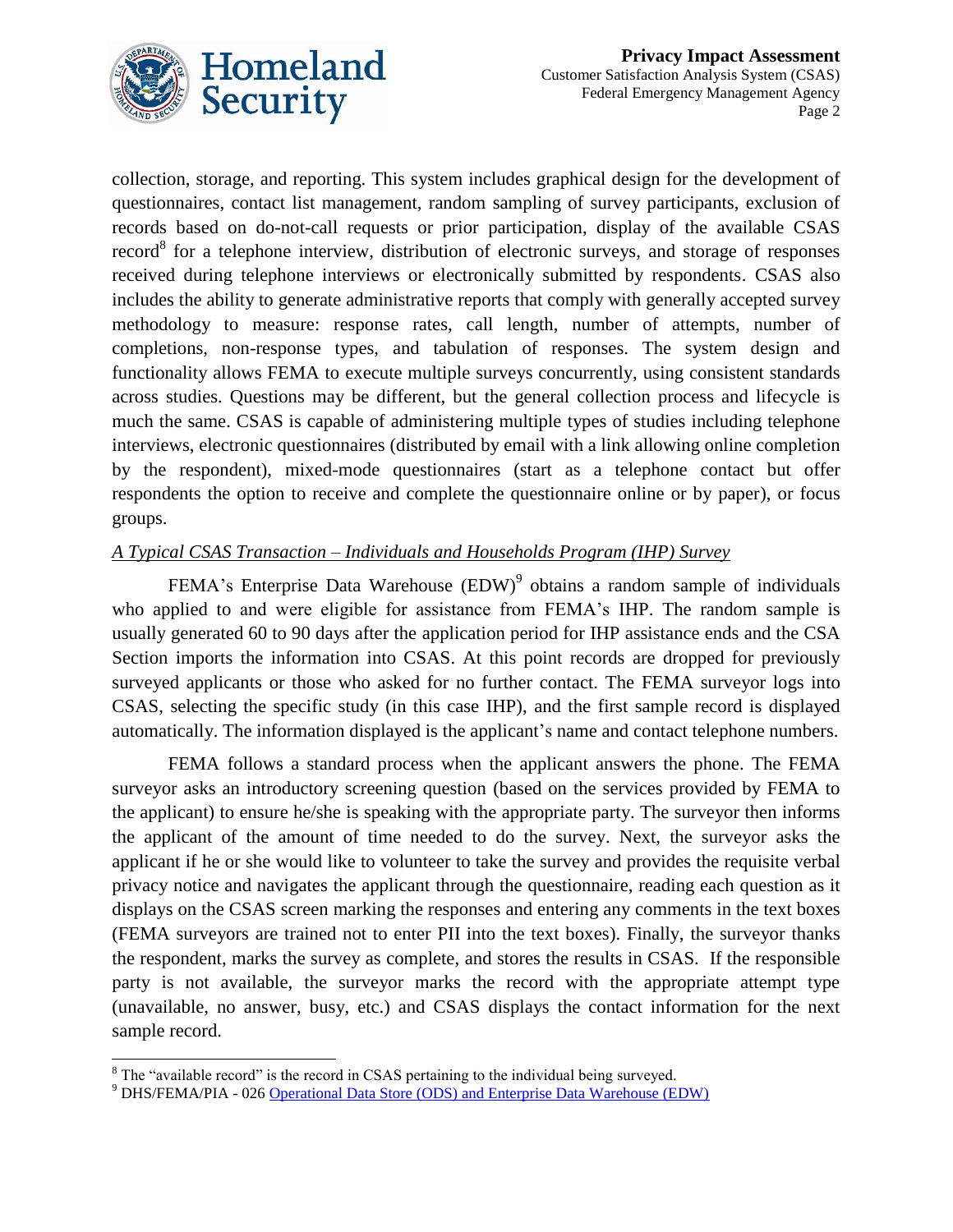

CSAS contains business rules that pull incomplete records back up to the surveyor for another attempt to contact an applicant. CSAS establishes these business rules within the system to give everyone selected in the random sample an opportunity to participate in the survey. CSAS recalls records on a different day at a different time of day, and manages commitments for the surveyor to call the applicant back at a specific date and time. FEMA closes the study after all attempts have been made and the number of completed surveys is sufficient to achieve precision and confidence. FEMA decides upon the precision and confidence level based on the size of the survey pool, how many completions are required to achieve a 95% confidence level, and other factors as determined by CSA staff. CSAS includes a results report component that tabulates responses and generates a summary report. All information contained within the results report is aggregate data; no PII is contained within CSAS reports. CSA staff reviews the reports for accuracy, analyzes the results, documents trends and recommendations, and distributes summaries to the appropriate FEMA component(s). CSAS retains study/survey information in the system to generate quarterly and annual reports. A CSAS program analyst runs a date-based query to archive survey response data from the prior fiscal year and remove any PII from those records on an annual basis. CSAS data remains in active status $10$  for one year. The information is needed for that period of time to generate annual reports and to compare results. CSAS then analyzes trends and measures of improvements, and then archives data on the FEMA server for six years. FEMA retires the reports to the Federal Records Center three years after the close of the report for a particular survey (also known as "cutoff") and destroys reports 20 years after cutoff in accordance with NARA Authority N1-311-00-1. $^{11}$ 

FEMA protects the identity of the respondents when conducting survey/research. FEMA informs respondents of their anonymity and does not associate their PII with their assessment responses beyond the point of collection. In addition, FEMA limits CSAS access to staff that is directly responsible for system administration and data collection functions. CSAS is protected with layered user IDs and passwords, as well as additional passwords to access specific functions within the system (e.g., an interviewer can see the information required to contact respondents and conduct the survey but does not have access to core files, tables, or databases). FEMA only shares aggregate survey response information with its components in addition to limiting system access.

FEMA collects responses through surveys, questionnaires, focus groups, one-on-one interviews via telephone, online questionnaires, and email. CSAS summarizes responses and reports the number of responses for each question and the percentage for each response option. CSAS may present the information, including demographic breakdowns, in the form of a graph or chart, or in the case of open text, the unedited comments in the report. FEMA employees are

l  $10$  The data is 'active' as long as it is in CSAS, until it is archived.

<sup>&</sup>lt;sup>11</sup> NARA Authority N1-311-00-1[: http://www.archives.gov/records-mgmt/rcs/schedules/departments/department-of](http://www.archives.gov/records-mgmt/rcs/schedules/departments/department-of-homeland-security/rg-0311/n1-311-95-002_sf115.pdf)homeland-security/rg-0311/n1-311-95-002 sf115.pdf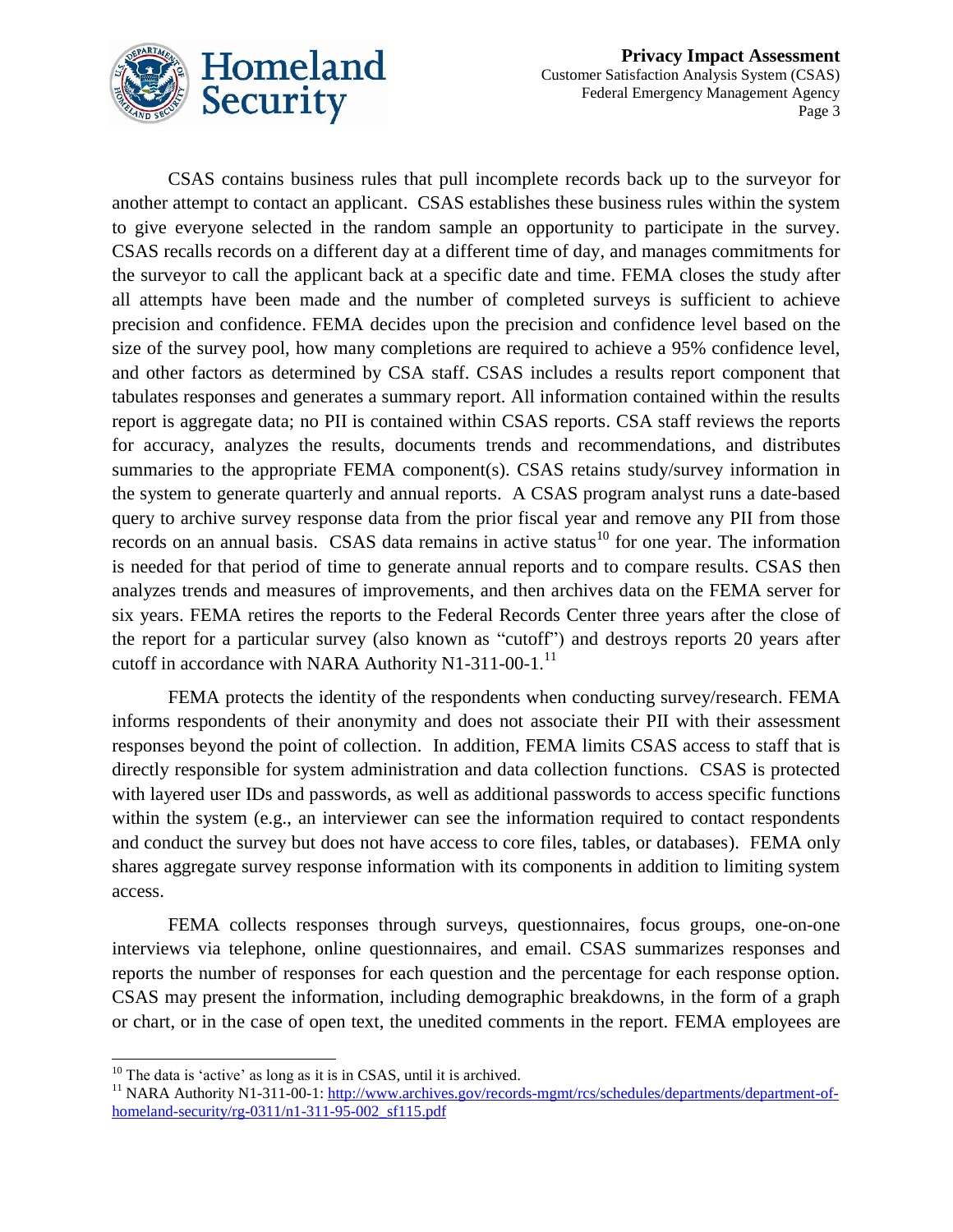

specifically trained not to put PII in the unedited comment fields. CSAS uses formulas to compute results when the agency component requires special calculations for performance measurements and also generates survey administration reports to manage survey operations. Reports summarize the number of completions, attempts, attempt types, productivity information, call length, and available sample. These reports help FEMA assign work, determine when studies can be closed, and measure average handling-time per phone call to assess the burden to the public of a given survey. The system does not create new information at the survey respondent level.

CSAS stores the minimum amount and types of PII necessary to contact disaster survivors, emergency managers or FEMA employees, and contractors. PII includes name(s), title(s), telephone number(s), email address(s), and mailing address(s). CSAS also stores non-PII secondary information, such as Small Business Administration (SBA) referral status, other needs referral,  $12$  and American Red Cross referral, which FEMA uses to determine if a survey question is appropriate based on applicant-specific circumstances, services, damages, and experiences during the recovery cycle. CSAS stores FEMA registration/application numbers and uses them as a key to prevent burdening members of the public with multiple contacts across different studies. CSAS analyzes and reports aggregated demographic survey responses that include: disaster numbers; disaster types; disaster states; grantee type; age; zip code; annual income range; name(s) of FEMA representative(s) providing assistance; length of service; and reporting organization. In addition to FEMA EDW noted above, CSAS obtains lists of disaster survivors' contact information from the Disaster Recovery Center (DRC) Visitor Logs, the Recovery Information Management System (RIMS),<sup>13</sup> Housing Operations Management Systems  $(HOMES),<sup>14</sup>$  or, in the case of disaster managers and FEMA staff surveys, from the component requesting the study.

### **Section 1.0 Authorities and Other Requirements**

- **1.1 What specific legal authorities and/or agreements permit and define the collection of information by the project in question?**
- Government Performance and Results Act of 1993 (GPRA);<sup>15</sup>
- Government Performance and Results Modernization Act of  $2010$ ;<sup>16</sup>
- Executive Order No. 12862, "Setting Customer Service Standards";<sup>17</sup>

 $\overline{a}$ 

 $12$  Other needs referrals are referrals to other organizations (such as community-based organizations) for items that FEMA does not provide (e.g., blankets and razors).

 $<sup>13</sup>$  RIMS is currently under review by the DHS Privacy Office. Information collected by RIMS will receive privacy</sup> documentation if necessary.

<sup>&</sup>lt;sup>14</sup> HOMES information is covered by the DHS/FEMA/PIA-027 National Emergency Management Information [System-Individual Assistance \(NEMIS-IA\) Web-based and Client-based Modules.](http://www.dhs.gov/xlibrary/assets/privacy/privacy_pia_fema_nemis_ia_20120629.pdf)

 $^{15}$  P.L. No. 103-62 [\(http://www.whitehouse.gov/omb/mgmt-gpra/index-gpra\)](http://www.whitehouse.gov/omb/mgmt-gpra/index-gpra)

<sup>&</sup>lt;sup>16</sup> P.L. No. 111-352 [\(http://www.gpo.gov/fdsys/pkg/PLAW-111publ352/html/PLAW-111publ352.htm\)](http://www.gpo.gov/fdsys/pkg/PLAW-111publ352/html/PLAW-111publ352.htm)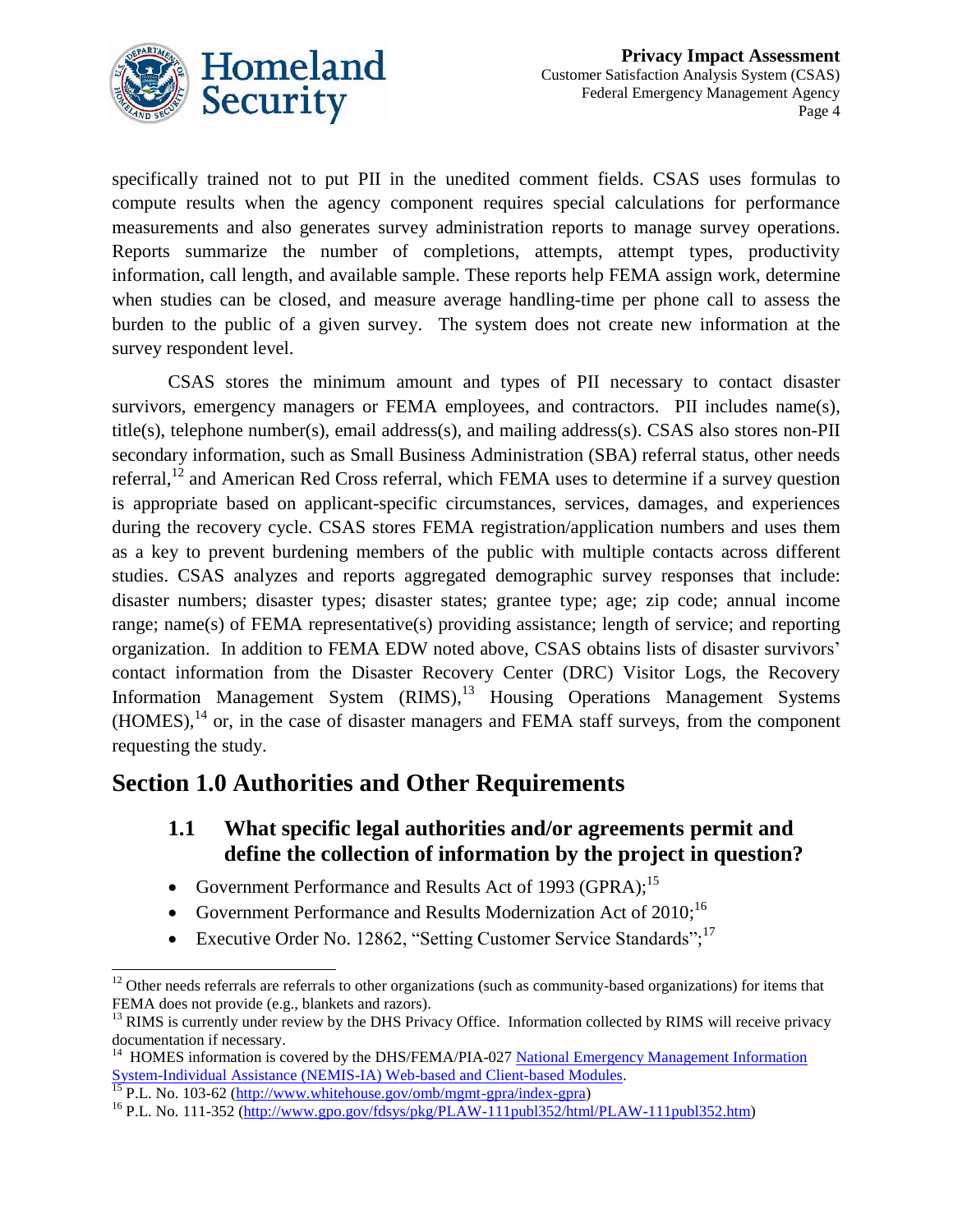

- E-Government Act of  $2002$ ;<sup>18</sup>
- Executive Order No. 13571, "Streamlining Service Delivery and Improving Customer Service";<sup>19</sup>
- Executive Order No. 13411, "Improving Assistance for Disaster Victims";<sup>20</sup> and
- Sandy Recovery Act of 2013.<sup>21</sup>

### **1.2 What Privacy Act System of Records Notice(s) (SORN(s)) apply to the information?**

Information collected, stored, used, and shared by CSAS is covered by the following SORNs: DHS/FEMA – 008 Disaster Recovery Assistance Files System of Records<sup>22</sup> covers information collected from individual assistance (IA) recipients and DHS/FEMA – 009 Hazard Mitigation, Disaster Public Assistance, and Loan Programs System of Records covers information collected from public assistance (PA) recipients.<sup>23</sup> The DHS/ALL – 004 General Information Access Account Records System (GITAARS) System of Records<sup>24</sup> covers information collection from DHS employees and contractors for the purpose of creating user accounts in CSAS.

### **1.3 Has a system security plan been completed for the information system(s) supporting the project?**

The CSAS System Security Plan is under development. An interim 6-month Authority to Operate (ATO) was approved on January 2, 2014.

#### **1.4 Does a records retention schedule approved by the National Archives and Records Administration (NARA) exist?**

CSAS maintains records under "Customer Service Satisfaction Surveys,"<sup>25</sup> in accordance with NARA Authority N1-311-00-1. Reports are retired to the Federal Records Center three years after cutoff and destroyed 20 years after cutoff. CSAS records are electronically archived and destroyed in accordance with the retention schedule above or when no longer needed for reference.

 $\overline{a}$ <sup>17</sup> September 11, 1993, [\(http://www.archives.gov/federal-register/executive-orders/pdf/12862.pdf\)](http://www.archives.gov/federal-register/executive-orders/pdf/12862.pdf)

<sup>18</sup> P.L. 104-347 [\(http://www.gpo.gov/fdsys/pkg/PLAW-107publ347/pdf/PLAW-107publ347.pdf\)](http://www.gpo.gov/fdsys/pkg/PLAW-107publ347/pdf/PLAW-107publ347.pdf)

<sup>&</sup>lt;sup>19</sup>April 27, 2011, [\(http://www.whitehouse.gov/the-press-office/2011/04/27/executive-order-streamlining-service](http://www.whitehouse.gov/the-press-office/2011/04/27/executive-order-streamlining-service-delivery-and-improving-customer-ser)[delivery-and-improving-customer-ser\)](http://www.whitehouse.gov/the-press-office/2011/04/27/executive-order-streamlining-service-delivery-and-improving-customer-ser)

<sup>&</sup>lt;sup>20</sup> August 29, 2006, [\(http://www.gpo.gov/fdsys/pkg/WCPD-2006-09-04/pdf/WCPD-2006-09-04-Pg1527.pdf\)](http://www.gpo.gov/fdsys/pkg/WCPD-2006-09-04/pdf/WCPD-2006-09-04-Pg1527.pdf)

<sup>&</sup>lt;sup>21</sup> P. L. No. 113-2 [\(https://www.fema.gov/about-agency/sandy-recovery-improvement-act-201\)](https://www.fema.gov/about-agency/sandy-recovery-improvement-act-201)

<sup>&</sup>lt;sup>22</sup> DHS/FEMA-008 - [Disaster Recovery Assistance Files,](http://www.gpo.gov/fdsys/pkg/FR-2013-04-30/html/2013-10173.htm) April 30, 2013, 78 FR 25282

<sup>&</sup>lt;sup>23</sup> This SORN has been submitted to the Federal Register for approval and will be posted on the DHS Privacy Website [\(http://www.dhs.gov/system-records-notices-sorns\)](http://www.dhs.gov/system-records-notices-sorns) when published.

<sup>&</sup>lt;sup>24</sup> DHS/ALL-004 - [General Information Technology Access Account Records System \(GITAARS\),](http://www.gpo.gov/fdsys/pkg/FR-2012-11-27/html/2012-28675.htm) November 27, 2012, 77 FR 70792

<sup>&</sup>lt;sup>25</sup> FEMA Records Disposition Schedule File Number/Series DAP-14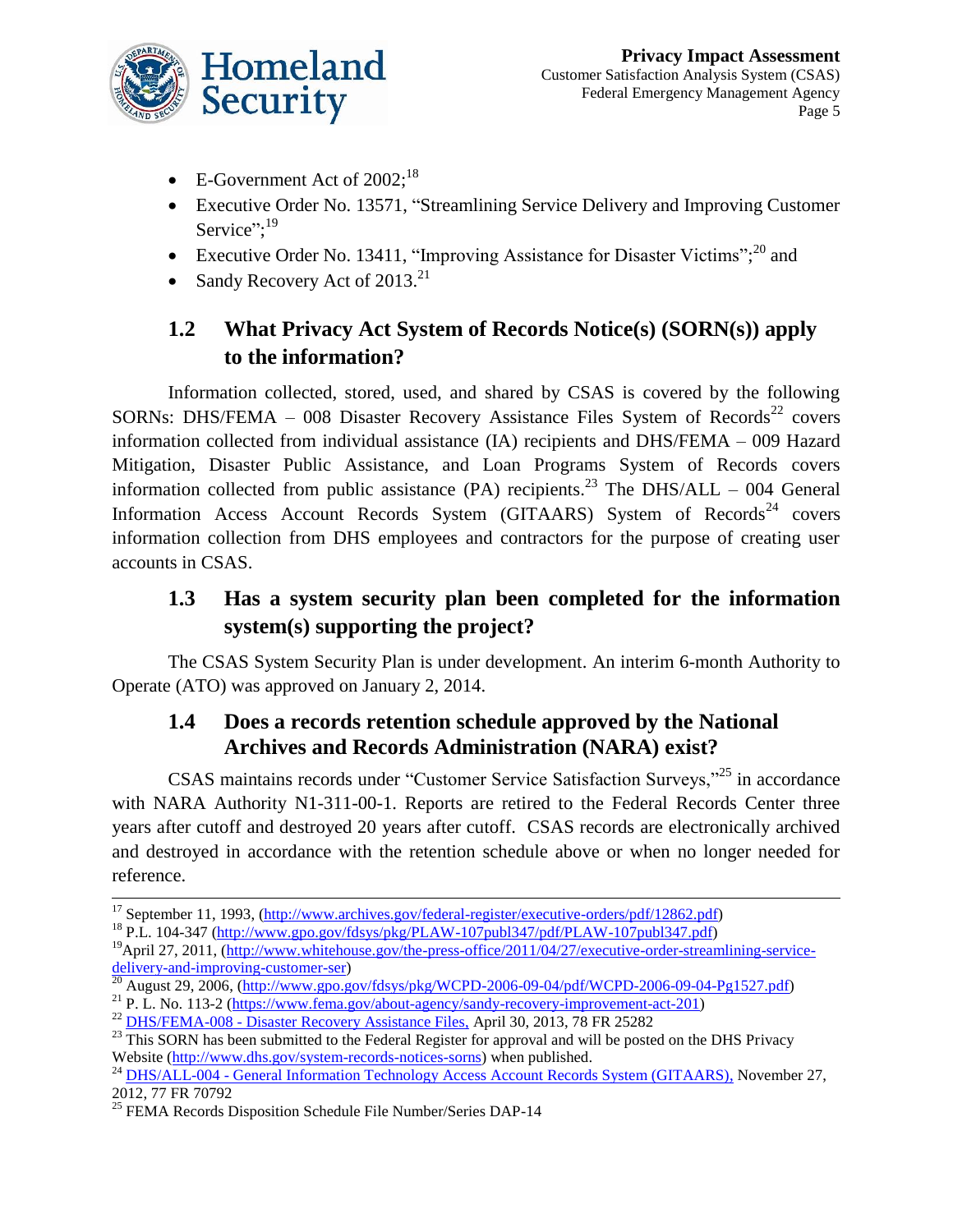

# **1.5 If the information is covered by the Paperwork Reduction Act (PRA), provide the OMB Control number and the agency number for the collection. If there are multiple forms, include a list in an appendix.**

CSAS includes Information Collections for Individual Assistance Customer Satisfaction Surveys OMB 1660-0036; 1660-0128; 1660-0129;<sup>26</sup> and Public Assistance Customer Satisfaction Survey OMB 1660-0107.<sup>27</sup> A list of forms is provided in Appendix A.

# **Section 2.0 Characterization of the Information**

The following questions are intended to define the scope of the information requested and/or collected, as well as reasons for its collection.

### **2.1 Identify the information the project collects, uses, disseminates, or maintains.**

CSAS collects and stores the following information:

#### *From IA applicants*:

- Applicant name (first and last);
- Disability and functional need types;
- $Age$ :
- Gross income;
- Disaster number;
- Disaster registration number;
- Registration date;
- Telephone number(s);
- Email address;
- Physical location of damaged address (including city, county, and zip code);
- IA programs referred to;
- Eligibility for IA programs referred to;
- Other referral types;

 $\overline{a}$  $26$  Expires August 31, 2014.

 $27$  Expires August 31, 2015.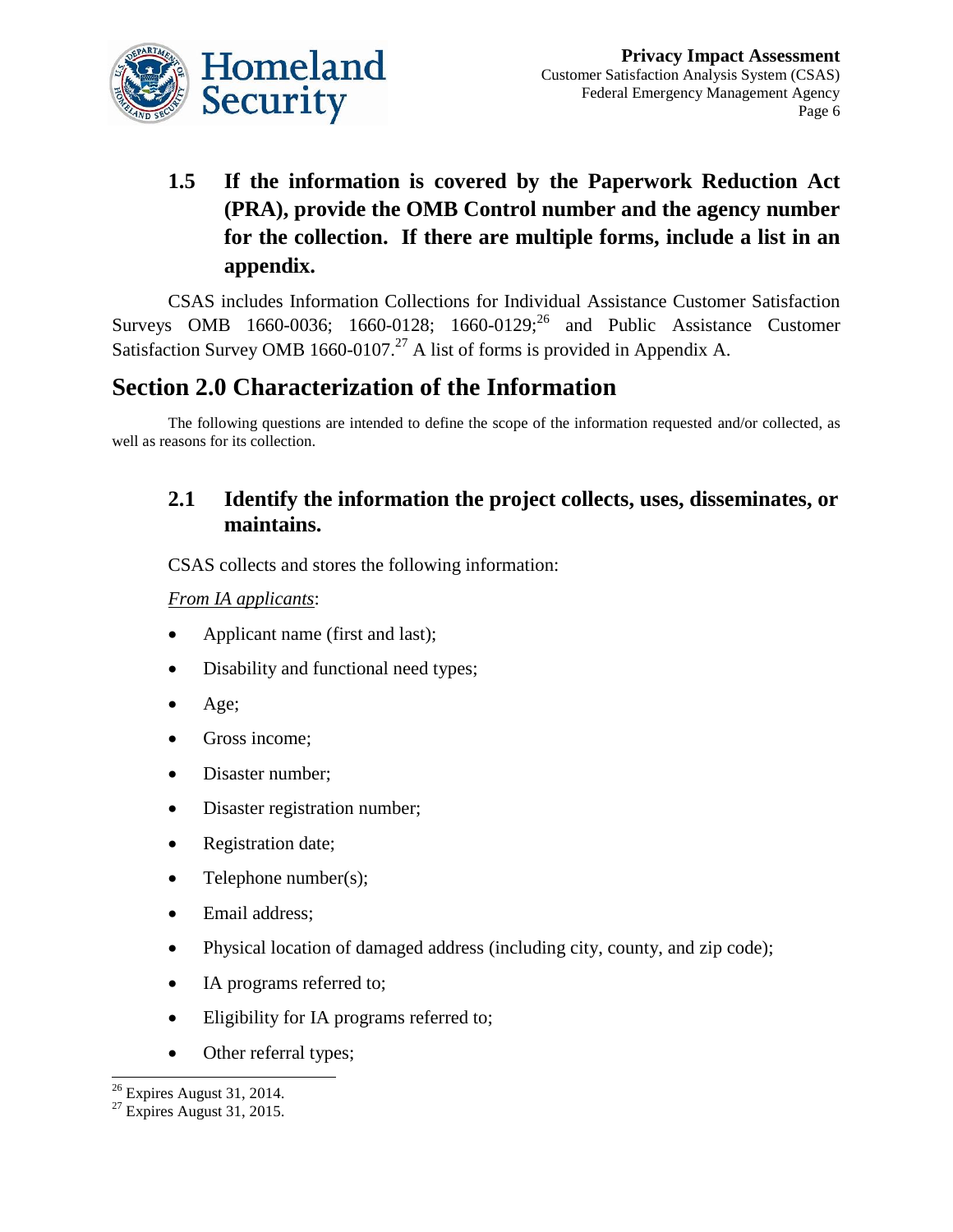

**Privacy Impact Assessment** Customer Satisfaction Analysis System (CSAS) Federal Emergency Management Agency Page 7

- Subsequent contact or visit date;
- Subsequent contact type;
- Preferred language;
- Housing unit interview date;
- Housing unit eligibility;
- Housing unit type;
- Housing unit location;
- Lease-in/lease out dates;
- Maintenance activity type;
- Maintenance activity date; and
- Customer service assessment responses.

#### *From PA applicants*:

- Applicant name (first and last);
- Primary contact name;
- Alternate contact name;
- Contact titles;
- Contact telephone numbers;
- Contact mailing addresses including zip code;
- Contact email addresses;
- Disaster number:
- Applicant identification code;
- Applicant type;
- Grant type;
- Grantee type;
- Private non-profit type;
- Private non-profit status;
- Number of large projects;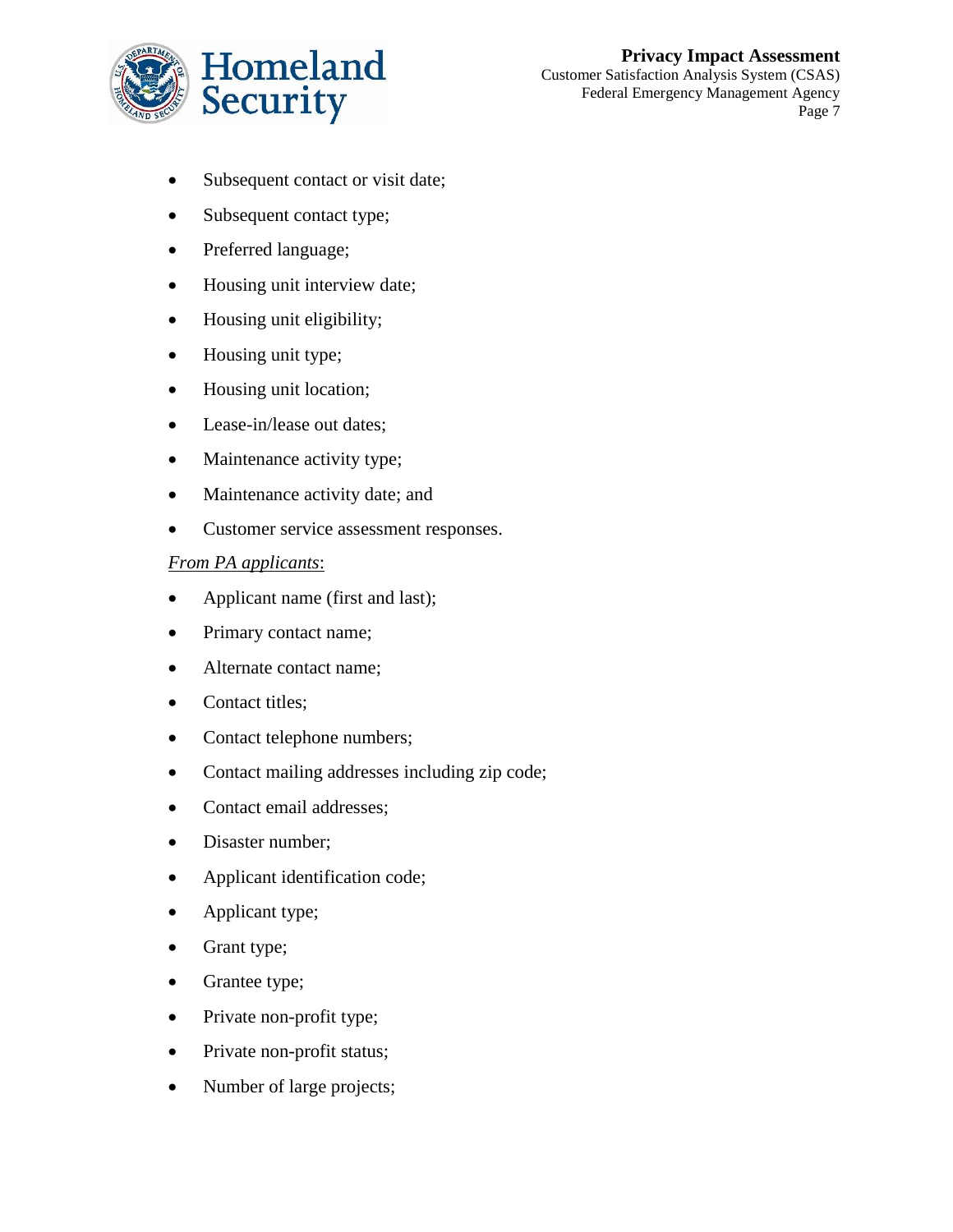

- Number of small projects and eligibility;
- County; and
- Customer service assessment responses.

#### *From FEMA employees/contractors*

- o FEMA employee/contractor name and title;
- o Email address;
- o Contact telephone numbers;
- o Component;
- o Directorate;

l

- o Work location;
- $\circ$  Education level attained;<sup>28</sup>
- o Length of service;
- o Time in current position; and
- o Customer service assessment responses.

#### *Information CSAS Generates*

o Assessment results reports.

### **2.2 What are the sources of the information and how is the information collected for the project?**

Information collected by CSAS comes from the following sources: the FEMA EDW, DRC Visitor Logs, RIMS, and HOMES, which supplies PII for IA and PA applicants who are selected to participate in FEMA customer service assessments. Components requesting CSA conducted studies provide the target respondent's contact information, component organization charts, or employee directories. In addition, the IA and PA applicants, FEMA employees, and contractors are the sources of assessment responses. CSAS produces reports using information provided by the sources noted above.

#### **2.3 Does the project use information from commercial sources or publicly available data? If so, explain why and how this information is used.**

CSAS does not use information from commercial sources or publicly available data.

 $^{28}$  This is collected from employees and may be included on a training needs assessment or a demographic variable.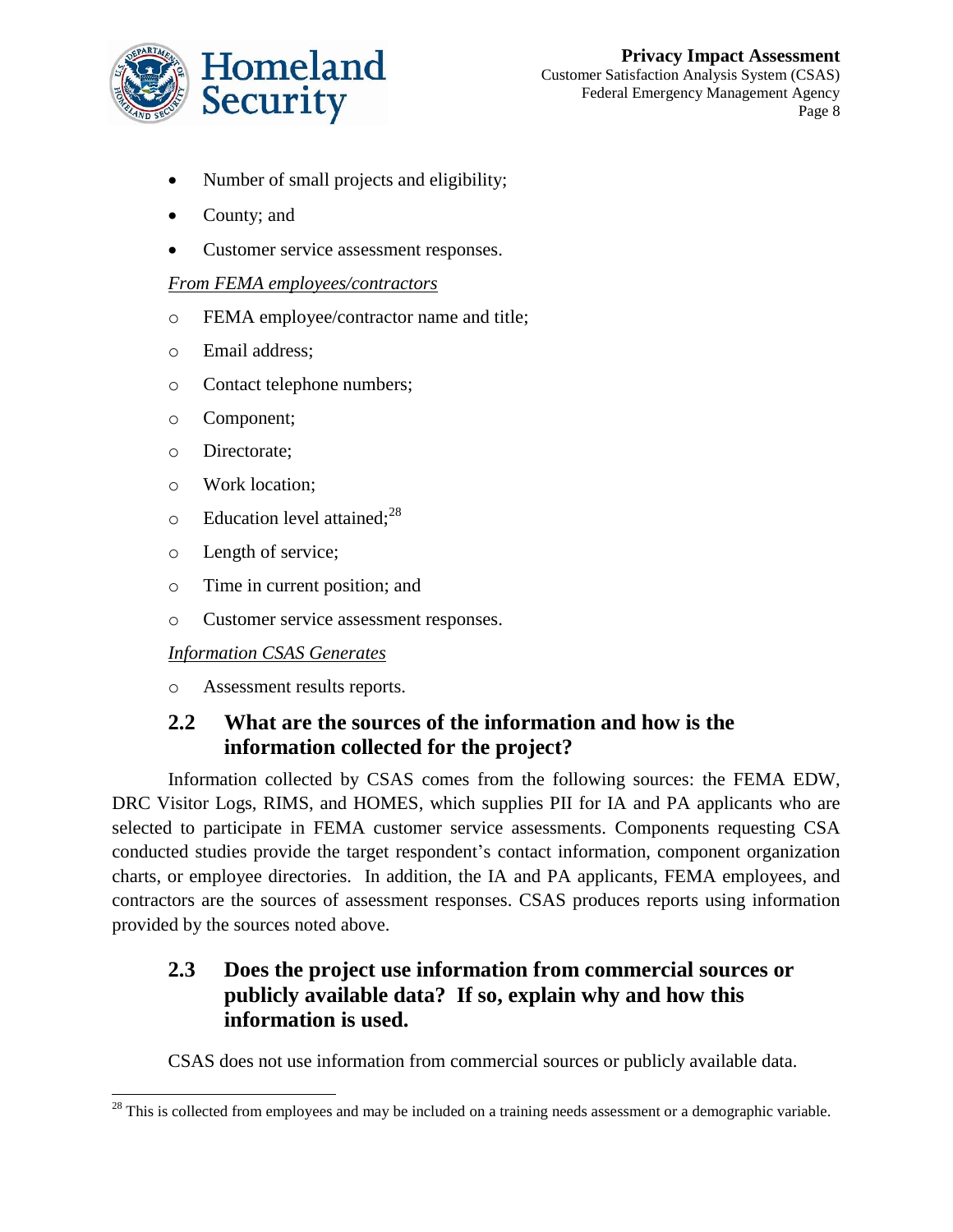

#### **2.4 Discuss how accuracy of the data is ensured.**

The disaster survivor (applicant) provides information at the time he/she applies for FEMA IA or PA (including PII) and FEMA representatives verify the information on all subsequent contacts. FEMA assumes the information is accurate because it comes directly from the applicant and is updated in the source system. FEMA pulls the survey sample from the EDW a day or two before survey contacts begin, which ensures the most current information is used. Data collected by CSA survey staff during interviews is monitored by the Quality Assurance team and by CSA supervisors to ensure accuracy of survey questions response data entry.

### **2.5 Privacy Impact Analysis: Related to Characterization of the Information**

**Privacy Risk:** There is a risk that CSAS may maintain inaccurate information on disaster assistance applicants.

**Mitigation:** FEMA mitigates this risk by conducting customer service assessments in a timely fashion and generating a sample population 60 to 90 days after the application period for assistance ends. Risk is also mitigated by collecting information directly from the applicants. In addition, within this timeframe, IA and PA data are replicated to EDW at consistent intervals to ensure the most up-to-date information is imported in CSAS when the sample is selected.

# **Section 3.0 Uses of the Information**

The following questions require a clear description of the project's use of information.

#### **3.1 Describe how and why the project uses the information.**

FEMA uses respondent-specific data elements such as telephone numbers, email addresses, and mailing addresses to contact the respondent and complete the survey questionnaire either by telephone, electronic distribution, or paper via U.S. mail. FEMA uses data elements related to respondent-specific referrals, eligibility, services, programs, or processes to ensure the respondent is asked only questions that are directly related to his/her areas of experience. Demographic information such as age, income, or county is used to summarize survey responses for aggregate results reports.

#### **3.2 Does the project use technology to conduct electronic searches, queries, or analyses in an electronic database to discover or locate a predictive pattern or an anomaly? If so, state how DHS plans to use such results.**

CSAS does not conduct searches, queries, or analyses to discover or locate predictive patterns or anomalies.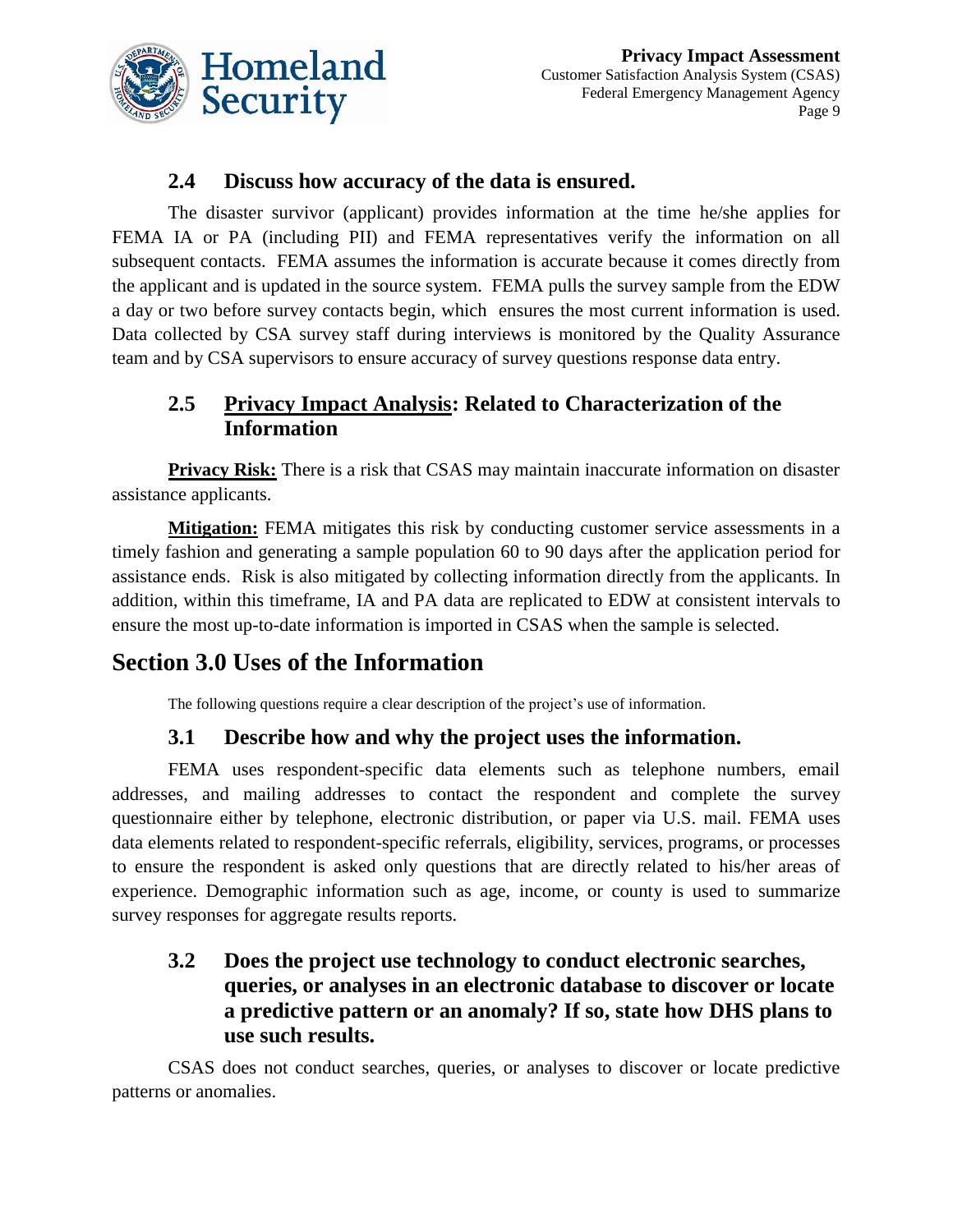

### **3.3 Are there other components with assigned roles and responsibilities within the system?**

No other DHS components have access to CSAS.

#### **3.4 Privacy Impact Analysis: Related to the Uses of Information**

**Privacy Risk:** There is a risk that FEMA could use information in CSAS for purposes other than that for which the information was collected.

**Mitigation:** FEMA mitigates this risk by limiting the collection of information that is necessary to identify the respondent's assistance status, contact individuals, and collect their customer service assessment responses.

# **Section 4.0 Notice**

### **4.1 How does the project provide individuals notice prior to the collection of information? If notice is not provided, explain why not.**

FEMA provides notice to individuals participating in customer satisfaction assessments through a variety of media. First, FEMA provides a written Privacy Act Statement (Appendix B) to its survey respondents. Second, FEMA CSA staff conducting assessments provides a verbal privacy notice to respondents prior to collecting their assessment information. Finally, the DHS/FEMA 008 – Disaster Recovery Assistance Files SORN and the DHS/FEMA – 009 Hazard Mitigation, Disaster Public Assistance, and Disaster Loan SORN provide notice of FEMA's collection and use of information for its customer service assessments.

#### **4.2 What opportunities are available for individuals to consent to uses, decline to provide information, or opt out of the project?**

The Privacy Act statement informs individuals that participation in surveys and focus groups is voluntary and that failure to provide information will not impact their eligibility for, or the provisions of, FEMA programs. Individuals may decline to provide information or opt-out of participating in the survey or focus group at the time of notice. In cases when the respondent initially opted-in, they can leave the call, electronic questionnaire, or focus group at any time. There is no obligation to complete the process should the respondent change his or her mind.

#### **4.3 Privacy Impact Analysis: Related to Notice**

**Privacy Risk:** There is a risk that individuals participating in FEMA customer service assessments will not receive a Privacy Act notice at the time their information is collected.

**Mitigation:** FEMA mitigates this risk by providing notice of collection of PII for customer service assessments through a variety of media. FEMA provides a Privacy Act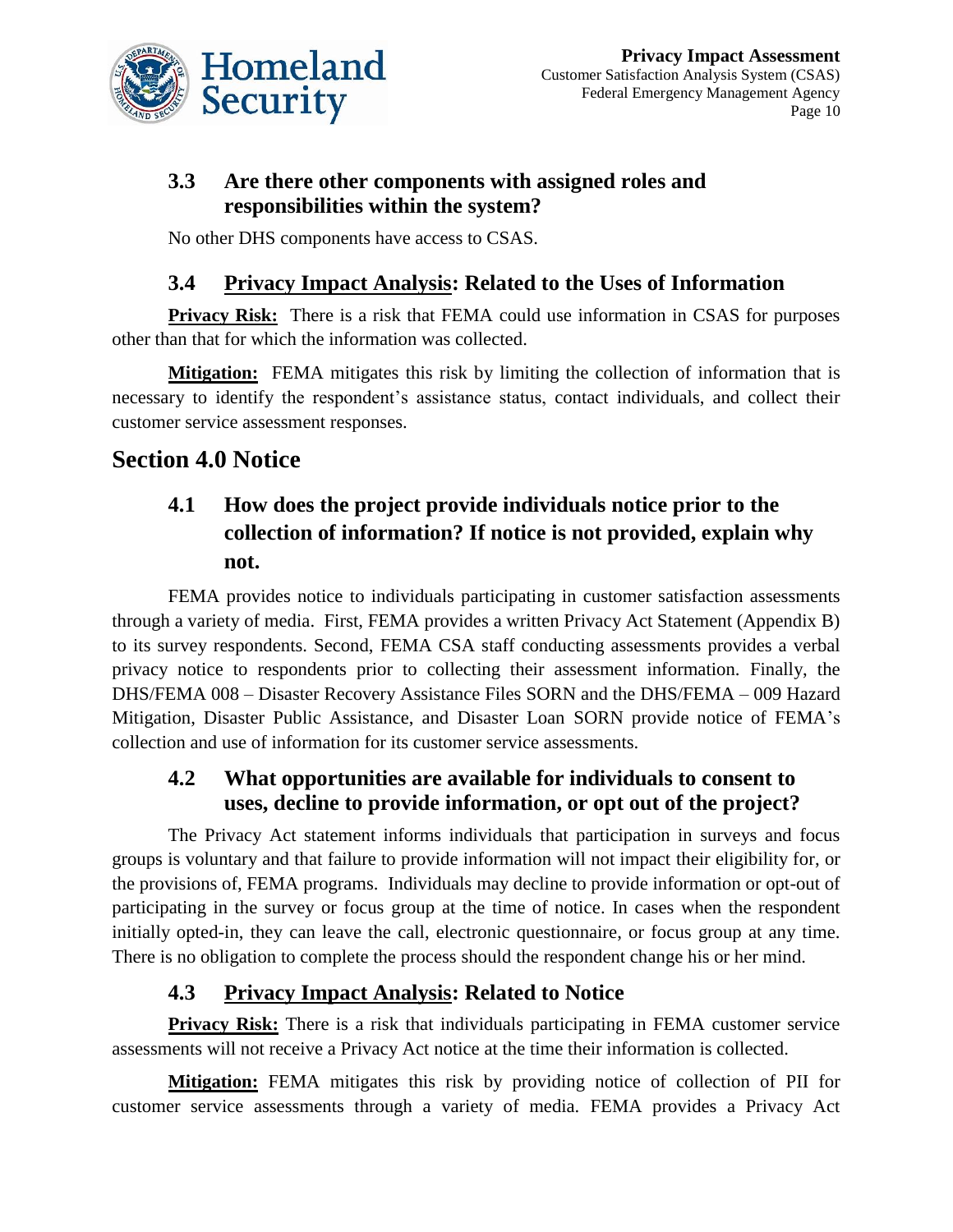

Statement to survey respondents regardless of how the information is collected. FEMA CSA staff provides a verbal privacy notice to respondents prior to collecting their assessment information; and the DHS/FEMA 008 – Disaster Recovery Assistance Files SORN and the DHS/FEMA – 009 Hazard Mitigation, Disaster Public Assistance, and Disaster Loan SORN provide notice of FEMA's collection and use of information for its customer service assessments.

# **Section 5.0 Data Retention by the project**

The following questions are intended to outline how long the project retains the information after the initial collection.

#### **5.1 Explain how long and for what reason the information is retained.**

CSAS data remains in active status for one year. FEMA needs the information for this period of time to generate annual reports, compare results, analyze trends, and measure improvements. Data is archived on the FEMA server for six years. In accordance with NARA Authority N1-311-00-1, reports are retired to the Federal Records Center three years after cutoff and destroyed 20 years after cutoff.

#### **5.2 Privacy Impact Analysis: Related to Retention**

**Privacy Risk:** There is a risk that CSAS will retain information longer than necessary.

**Mitigation:** FEMA mitigates this risk by minimizing the time it keeps the data in line with the mission of its customer service assessment programs. FEMA also uses NARA-approved retention schedules to retain and eventually dispose of the data. In addition, FEMA leverages training and documentation, such as standard operating procedures, to inform FEMA users of proper record retention standards.

### **Section 6.0 Information Sharing**

The following questions are intended to describe the scope of the project information sharing external to the Department. External sharing encompasses sharing with other federal, state and local government and private sector entities.

#### **6.1 Is information shared outside of DHS as part of the normal agency operations? If so, identify the organization(s) and how the information is accessed and how it is to be used.**

Information in CSAS (whether related to IA applicants, PA applicants, or to FEMA employees/contractors) is not shared outside of DHS as part of normal agency operations. Reports are shared outside of DHS to NARA; however, these reports do not contain any PII.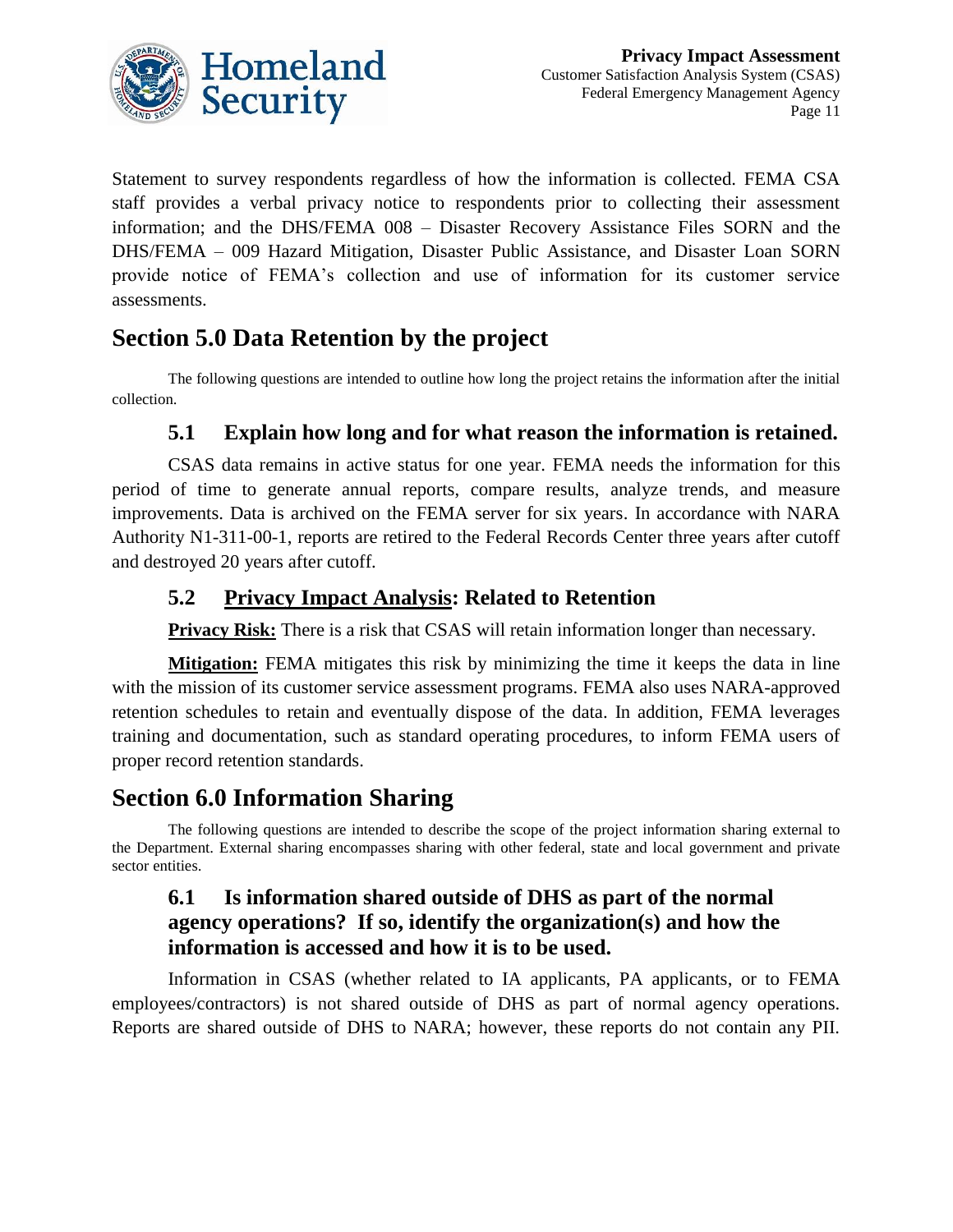

Information about IA applicants, PA applicants, or DHS employees/contractors may be shared externally subject to their applicable PIAs and SORNs.<sup>29</sup>

### **6.2 Describe how the external sharing noted in 6.1 is compatible with the SORN noted in 1.2.**

Information in CSAS (whether related to IA or PA or to FEMA employees/contractors) is not shared outside of DHS.

### **6.3 Does the project place limitations on re-dissemination?**

PII from CSAS is not shared outside of DHS, and therefore, is not re-disseminated.

### **6.4 Describe how the project maintains a record of any disclosures outside of the Department.**

Requests for CSAS records should be made to the FEMA Disclosure Officer, who maintains the accounting of what records are disclosed and to whom.

### **6.5 Privacy Impact Analysis: Related to Information Sharing**

**Privacy Risk:** There is a risk that information in CSAS could be erroneously disclosed.

**Mitigation:** FEMA mitigates this risk by restricting its sharing of the information in CSAS outside of DHS pursuant only to the routine uses found in the DHS/FEMA – 008 Disaster Recovery Assistance Files SORN, the DHS/FEMA – 009 Hazard Mitigation, Disaster Public Assistance, and Disaster Loan SORN, and pursuant to a written request submitted to the FEMA Disclosure Office. FEMA may also release CSAS reports pursuant to a request made under the Freedom of Information Act.

# **Section 7.0 Redress**

 $\overline{a}$ 

The following questions seek information about processes in place for individuals to seek redress which may include access to records about themselves, ensuring the accuracy of the information collected about them, and/or filing complaints.

### **7.1 What are the procedures that allow individuals to access their information?**

Information in CSAS from IA applicants is part of the DHS/FEMA – 008 Disaster Recovery Assistance Files SORN, and information from PA applicants is part of the DHS/FEMA

<sup>&</sup>lt;sup>29</sup> IA applicant information: DHS/FEMA/PIA-027 National Emergency Management Information System-Individual [Assistance \(NEMIS-IA\) Web-based and Client-based Modules;](http://www.dhs.gov/xlibrary/assets/privacy/privacy_pia_fema_nemis_ia_20120629.pdf) and DHS/FEMA – [008 Disaster Recovery](http://www.gpo.gov/fdsys/pkg/FR-2009-09-24/html/E9-23015.htm)  [Assistance Files System of Records.](http://www.gpo.gov/fdsys/pkg/FR-2009-09-24/html/E9-23015.htm) PA applicant information: DHS/FEMA/PIA-026 [Operational Data Store](http://www.dhs.gov/xlibrary/assets/privacy/privacy_pia_fema_ods_edw_20120629.pdf)  [\(ODS\) and Enterprise Data Warehouse \(EDW\)](http://www.dhs.gov/xlibrary/assets/privacy/privacy_pia_fema_ods_edw_20120629.pdf) and DHS/FEMA/PIA-00[9 Document Management and Records](http://www.dhs.gov/xlibrary/assets/privacy/privacy_pia_fema_dmarts.pdf)  [Tracking System \(DMARTS\)](http://www.dhs.gov/xlibrary/assets/privacy/privacy_pia_fema_dmarts.pdf) SORN. DHS employee/contractor information: DHS/ALL-004 - [General Information](http://edocket.access.gpo.gov/2009/E9-23513.htm)  [Technology Access Account Records System \(GITAARS\).](http://edocket.access.gpo.gov/2009/E9-23513.htm)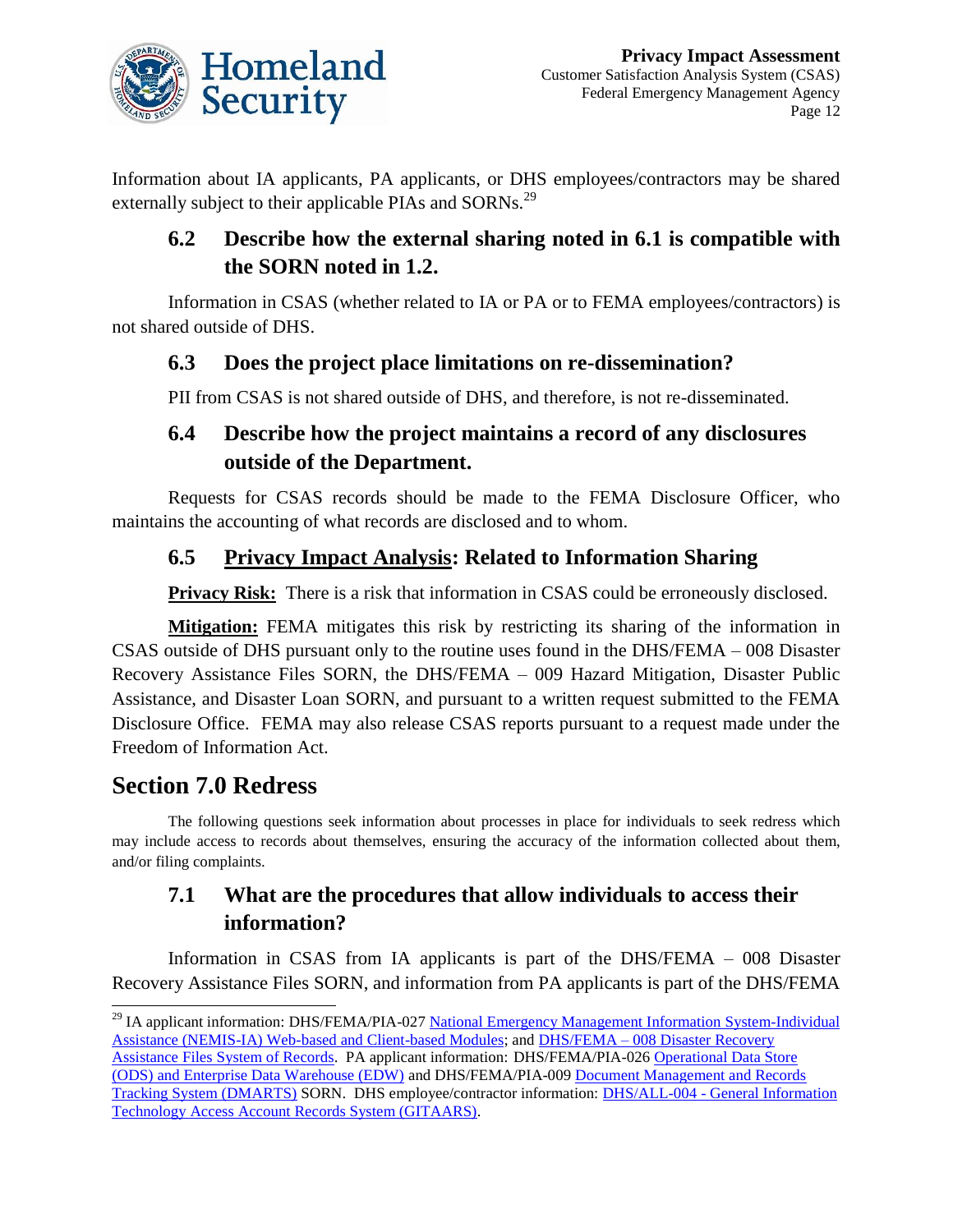

– 009 Hazard Mitigation, Disaster Public Assistance, and Disaster Loan SORN. Individuals may access their information via a Privacy Act or FOIA request to the DHS Headquarters or the FEMA Disclosure Officer pursuant to the instructions in those SORNs.

Individuals are able to change incorrect information within CSAS by contacting the specific FEMA department that conducted the survey (e.g., the IA or PA program) and correcting the data in the source system (ODS/EDW). Employees or contractors who want access their information can contact their component.

### **7.2 What procedures are in place to allow the subject individual to correct inaccurate or erroneous information?**

FEMA disaster assistance applicants participating in customer service assessments may correct inaccurate data via the processes noted in Section 7.1 above. IA disaster applicants may submit an amendment to their information in the aforementioned DHS/FEMA – 008 Disaster Recovery Assistance Files SORN following a Privacy Act request to the FEMA Disclosure Office. PA disaster applicants may submit an amendment to their information in the aforementioned DHS/FEMA – 009 Hazard Mitigation, Disaster Public Assistance, and Disaster Loans SORN. Such requests should be sent to: FEMA Disclosure Officer, Records Management Division, 500 C Street, SW, Washington, DC 20472.

### **7.3 How does the project notify individuals about the procedures for correcting their information?**

This PIA and the associated SORNs provide notice regarding ways in which IA and PA recipients participating in customer service assessments may correct their information.

### **7.4 Privacy Impact Analysis: Related to Redress**

**Privacy Risk:** There is a risk that individuals whose information appears in the CSAS system will be unaware of the redress process.

**Mitigation:** FEMA mitigates this risk because this PIA and the associated SORNs provide the notice of the redress process to those recipients of FEMA's IA and PA funds who are participating in FEMA's customer service assessments.

# **Section 8.0 Auditing and Accountability**

### **8.1 How does the project ensure that the information is used in accordance with stated practices in this PIA?**

FEMA ensures that the practices stated in this PIA are followed by leveraging training, policies, rules of behavior, and auditing and accountability. Some practices (such as the data retention and deletion processes) are also automated to ensure compliance.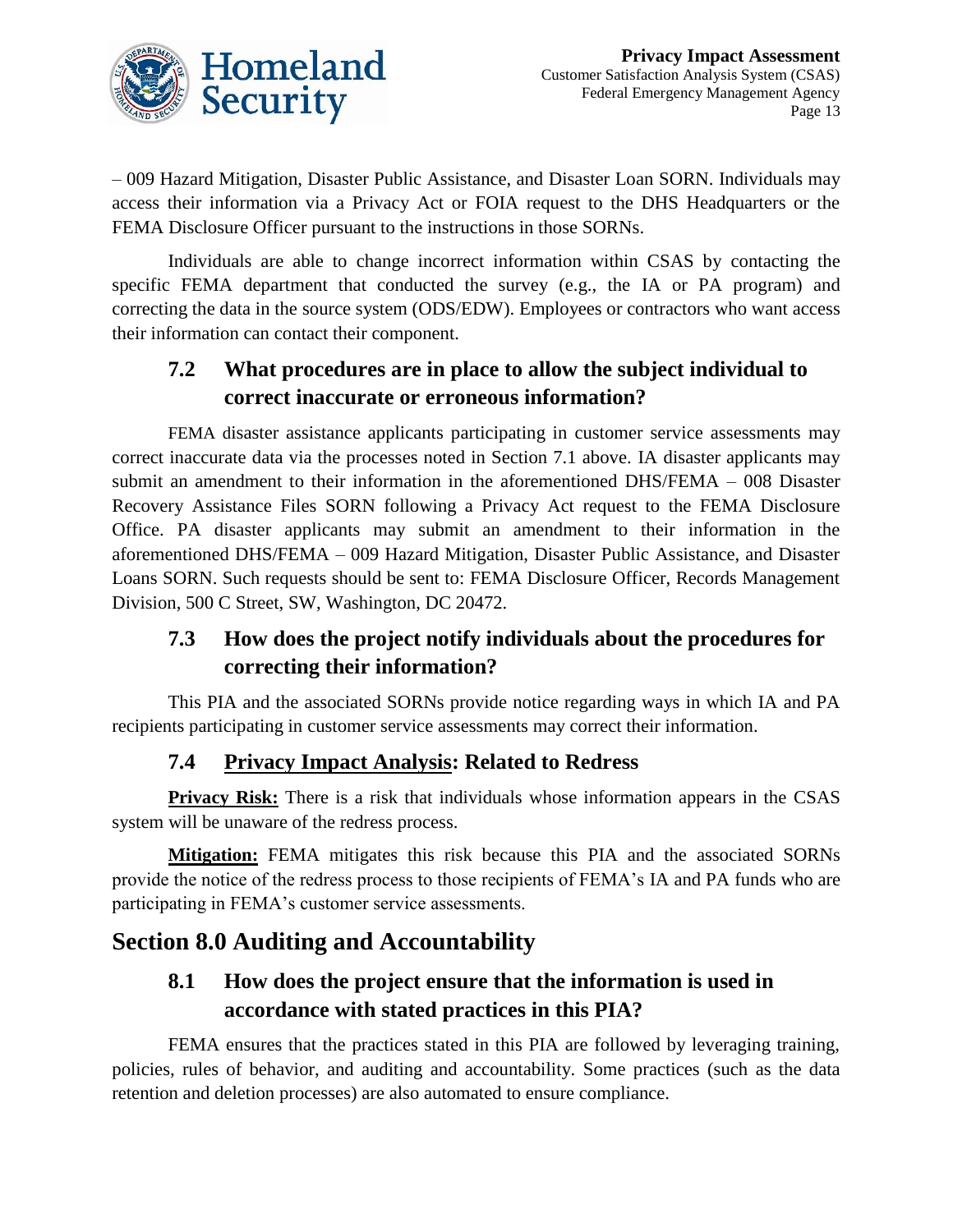

### **8.2 Describe what privacy training is provided to users either generally or specifically relevant to the project**

All CSAS users must complete mandatory FEMA Privacy Awareness and Security Awareness training on an annual basis. The CSA Section manager and supervisors ensure that their employees have completed and passed all training. FEMA employees are specifically trained not to enter PII in unedited comment fields.

### **8.3 What procedures are in place to determine which users may access the information and how does the project determine who has access?**

FEMA allows access to CSAS by CSA Section staff<sup>30</sup> only. FEMA grants CSAS user rights to individuals with responsibility for a specific system function. The CSA supervisor initiates the access authorization process. The supervisor emails the Technical Management Office (TMO) and provides the CSA employee's name, assigned user ID, and role. TMO submits a request to IT to provide the server and folder level access for the specific role. IT notifies the employee and TMO when folder level access is available. TMO then updates CSAS interview ID, skills, and assignment tables. The process for removing or changing a user access is initiated by the CSA supervisor and follows the same process flow.

The Interviewer role allows a minimum level of access to CSAS. Interviewers can view information required to contact respondents and conduct the survey but cannot view or access core files, tables, or databases.

CSA Specialists have all of the rights of an Interviewer and can also perform basic administrative tasks like loading survey sample, adjusting quotas, running survey status reports, and results reports.

Program Analysts and Technical Specialists have all of CSA Specialist rights plus the ability to create and activate new study questionnaires, build study specific business rules, design and build administrative and results reports, and run queries.

Remote access is an essential element in FEMA's move toward a virtual work environment. CSAS is accessible to CSA staff that has been authorized to telework using FEMA's Virtual Private Network (VPN).

### **8.4 How does the project review and approve information sharing agreements, MOUs, new uses of the information, new access to the system by organizations within DHS and outside?**

l

<sup>&</sup>lt;sup>30</sup> CSA Section - Recovery Directorate, Customer Satisfaction Analysis (CSA) Section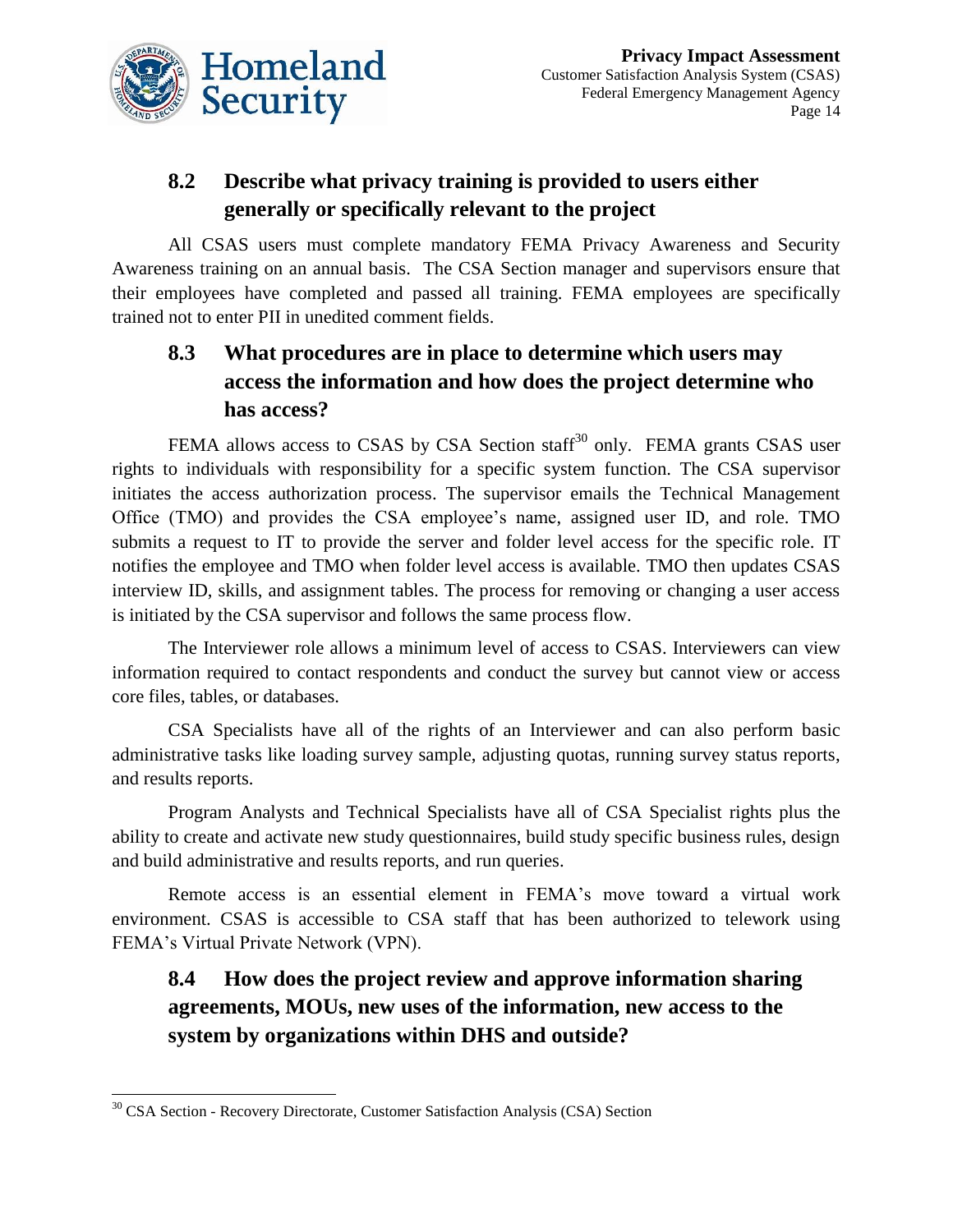

CSAS does not require information sharing agreements or MOUs; however, the project has a process to review such agreements if it becomes necessary. This process involves review by the FEMA IT Security Branch, FEMA Privacy Officer, and Office of Chief Counsel prior to sending to the DHS Privacy Office for formal review and clearance. Similarly, CSAS will leverage its stakeholders in the process of reviewing and approving any new uses for the project.

### **Responsible Officials**

Eric M. Leckey Privacy Officer Federal Emergency Management Agency U.S. Department of Homeland Security

### **Approval Signature**

Original signed and on file with the DHS Privacy Office

Karen L. Neuman Chief Privacy Officer Department of Homeland Security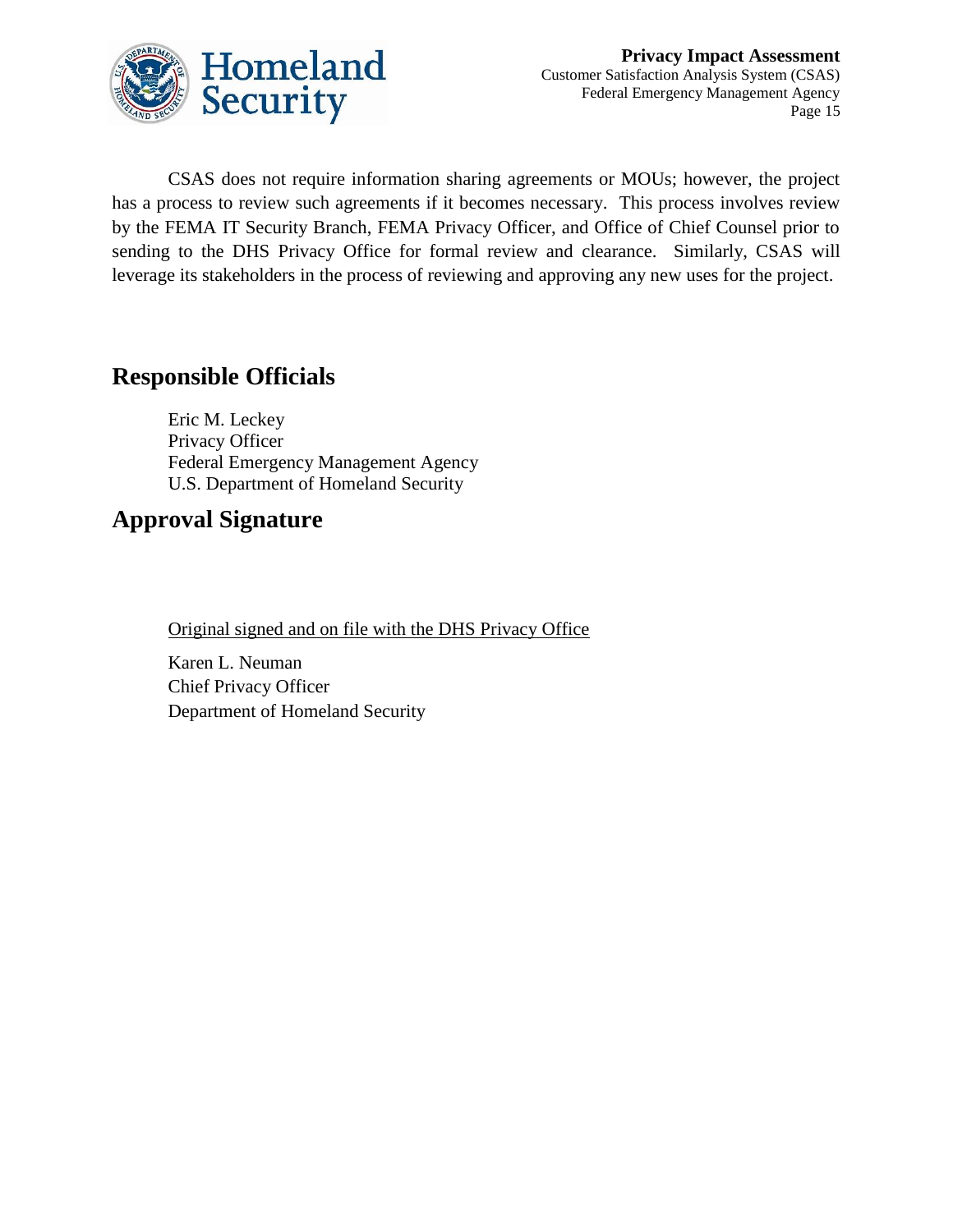

#### **APPENDIX A: FEMA Forms and OMB Control Numbers**

- o OMB Control No. 1660-0036 "Federal Emergency Management Agency (FEMA) Individual Assistance Customer Satisfaction Surveys"
- o Casework Survey 1660-0036 Form 007-0-06
- o Helpline/Contact Survey 1660-0036 Form 007-0-05
- o Internet Inquiry Survey 1660-0036 Form 007-0-19
- o Internet Inquiry Online Survey 1660-0036 Form 007-0-19INT
- o Internet Registration Survey 1660-0036 Form 007-0-02
- o Internet Registration Online Survey 1660-0036 Form 007-0-02INT
- o Disaster Recovery Center Survey 1660-0036 Form 007-0-07
- o Registration Survey 1660-0036 Form 007-0-03
- o Disaster Housing Operations Move In Survey 1660-0036 Form 007-0-04
- o Disaster Housing Operations Maintenance Survey 1660-0036 Form 007-0-X
- o Disaster Housing Operations Move Out Survey 1660-0036 Form 007-0-X
- o OMB Control No. 1660-107 "Public Assistance Customer Satisfaction Survey"
- o Public Assistance Customer Satisfaction Survey 1660-0107 Form 519-0-1T
- o Public Assistance Customer Satisfaction Survey 1660-0107 Form 519-0-1INT
- o OMB Control No. 1660-0128 "Federal Emergency Management Agency Individual Assistance Program Effectiveness & Recovery Survey"
- o Program Effectiveness and Recovery Survey 1660-0128 Form 007-0-20
- o OMB Control No. 1660-0129 "Federal Emergency Management Agency Individual Assistance Follow-Up Program Effectiveness & Recovery"
- o Follow-up Program Effectiveness and Recovery Survey 1660-0129 Form 007- 0-14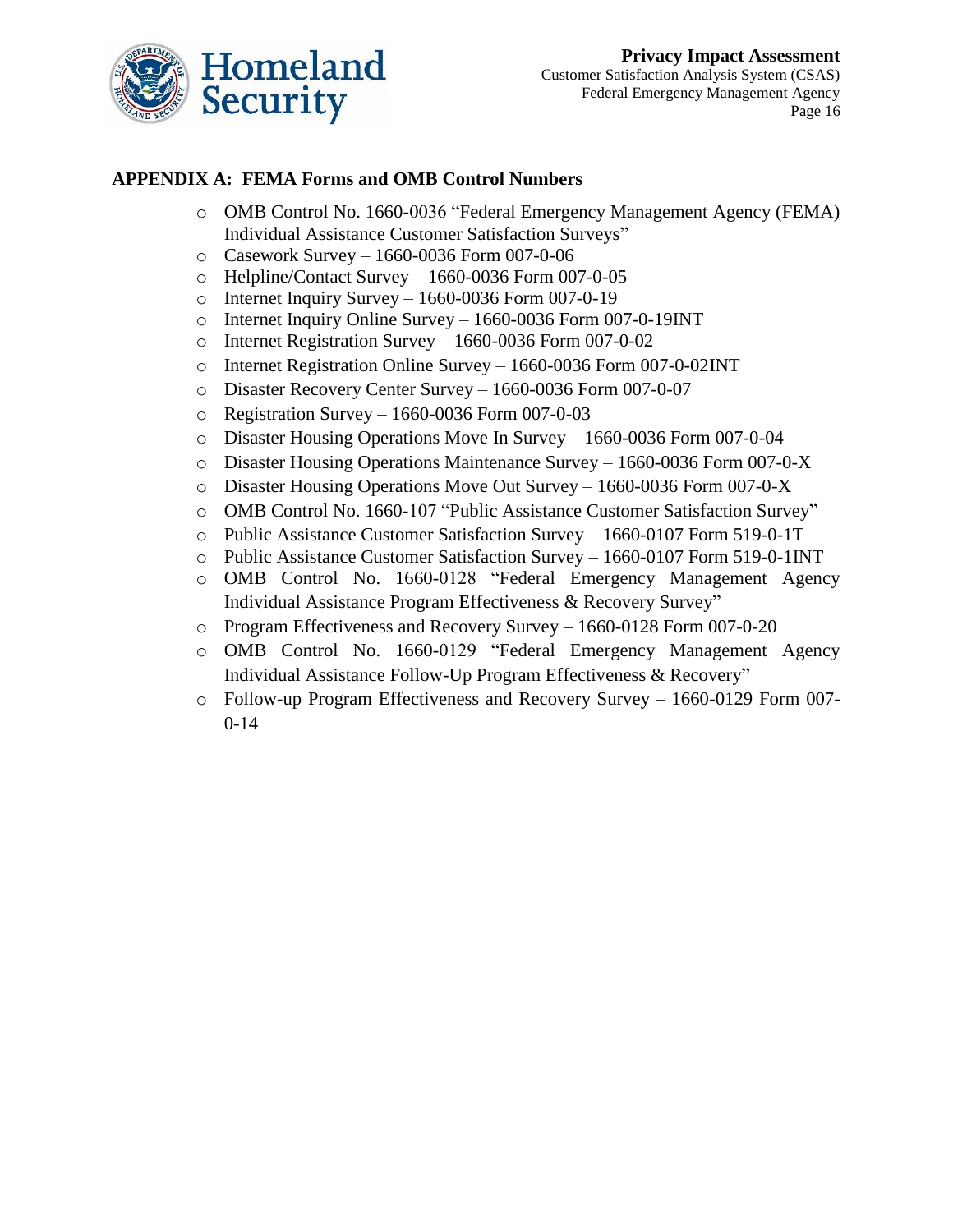

#### **APPENDIX B: e3 Privacy Act Statement for Individual Assistance Assessments**

**AUTHORITY:** Government Performance and Results Act (GPRA), 5 U.S.C. Ch. 3 as amended and the GPRA of 2010 (P.L. 111-352); Executive Order (EO) 12862, "Setting Customer Service Standards;" and its March 23, 1995 Memorandum addendum, "Improving Customer Service"; Executive Order 13411 "Improving Assistance for Disaster Victims"; Executive Order 13571 "Streamlining Service Delivery and Improving Customer Service"; and its June 13, 2011 Memorandum "Implementing Executive Order 13571 on Streamlining Service Delivery and Improving Customer Service".

**PRINCIPAL PURPOSE(S):** DHS/FEMA collects this information to measure Individual Assistance customers' satisfaction with FEMA services.

**ROUTINE USE(S):** This information is used for the principal purpose(s) noted above and will not be shared outside of DHS/FEMA, except as allowed under DHS/FEMA – 008 Disaster Recovery Assistance Files (April 30, 2013, 78 FR 25282), or as required by law.

**DISCLOSURE:** The disclosure of information on this form is strictly voluntary and will assist FEMA in making improvements to its Individual Assistance program; failure to provide the information requested will not impact the provision of FEMA Individual Assistance to qualified entities.